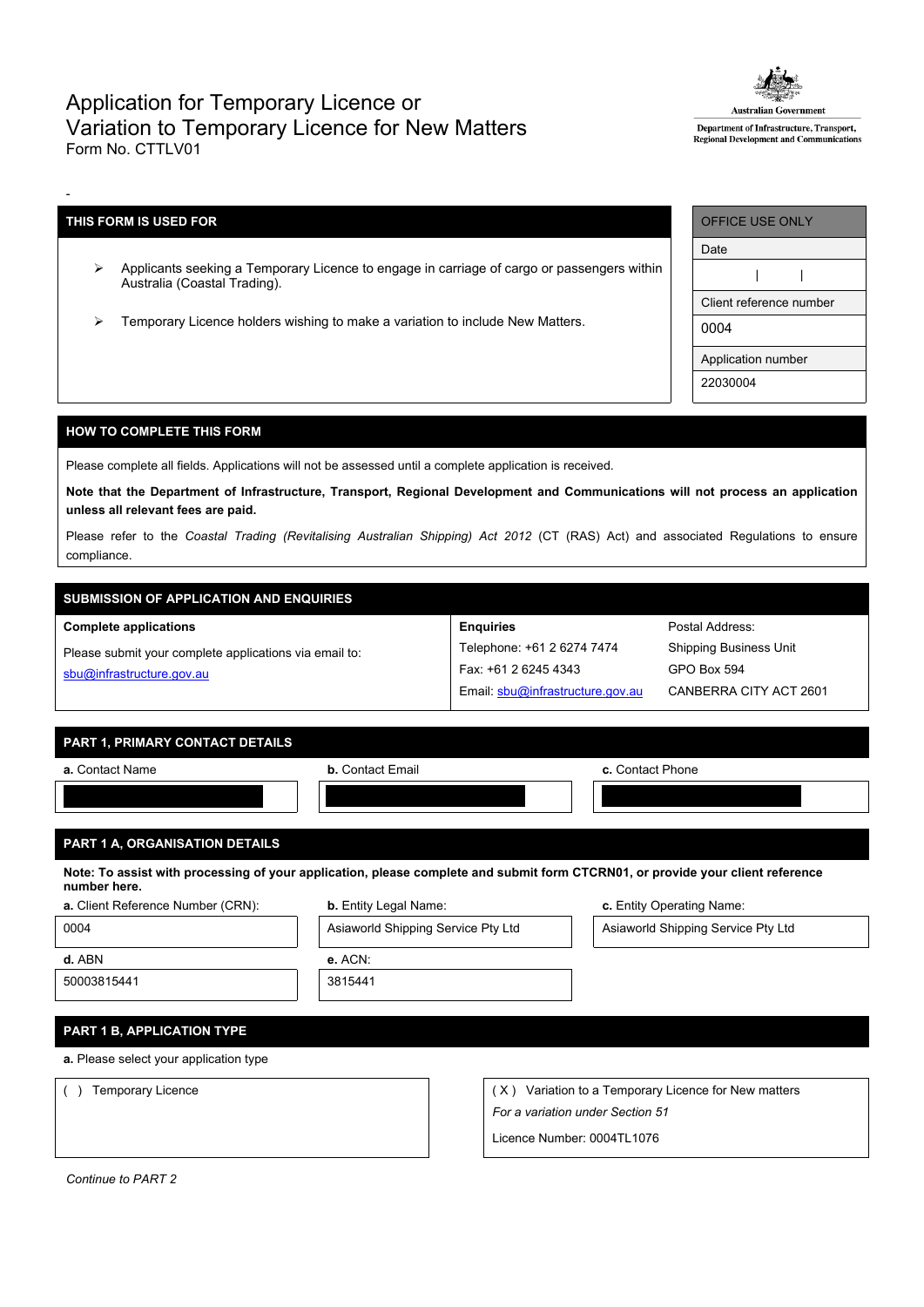|                          | <b>PART 2, VOYAGE DETAILS</b> |           |                     |                        |           |                                             |                           |                                                       |               |                               |                                               |
|--------------------------|-------------------------------|-----------|---------------------|------------------------|-----------|---------------------------------------------|---------------------------|-------------------------------------------------------|---------------|-------------------------------|-----------------------------------------------|
| Category of<br>trade $1$ | Cargo description             | Load port | Discharge port      | Volume /<br>amount $2$ |           | <b>Expected</b><br>loading date<br>dd/mm/yy | <b>Vessel</b><br>name $3$ | <b>Vessel</b><br>capacity/ size<br>(gross tonnes) $3$ | Vessel type 3 | <b>Dangerous</b><br>goods $4$ | <b>Relationship to</b><br>Vessel <sup>5</sup> |
| General Cargo            | <b>Steel Products</b>         | Newcastle | <b>Brisbane</b>     | 3500                   | <b>MT</b> | 14/03/2022                                  | <b>Atlantic Dawn</b>      | 5460                                                  | mpp           |                               | A                                             |
| General Cargo            | <b>Steel Products</b>         | Newcastle | <b>Port Hedland</b> | 4000                   | <b>MT</b> | 17/03/2022                                  | bbc KWIATKOWSKI           | 6155                                                  | mpp           | <b>No</b>                     | Α                                             |
| General Cargo            | <b>Steel Products</b>         | Newcastle | <b>Fremantle</b>    | 2400                   | <b>MT</b> | 17/03/2022                                  | bbc KWIATKOWSKI           | 6155                                                  | mpp           | <b>No</b>                     | A                                             |